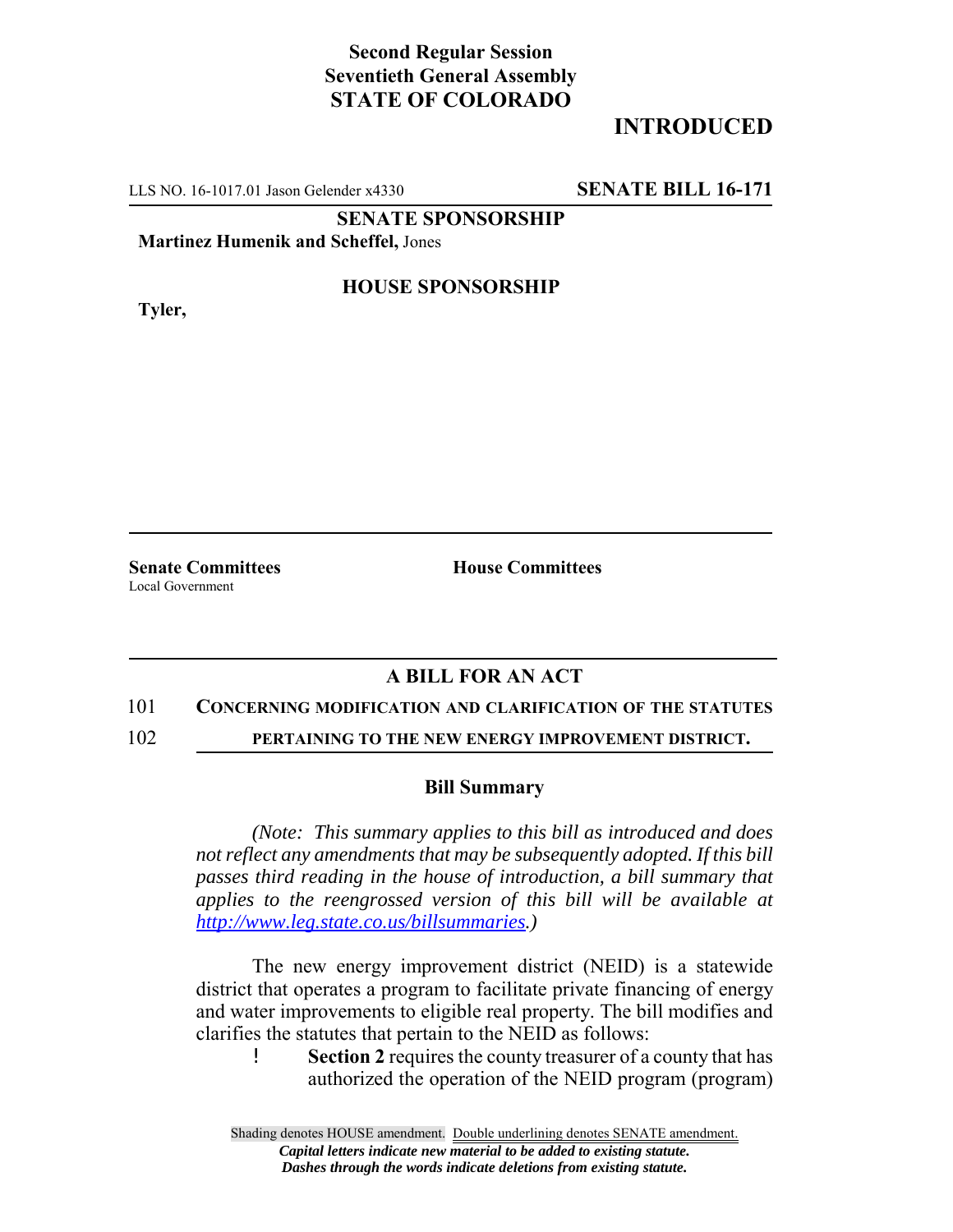in the county to retain a one percent collection fee for each NEID special assessment that it collects, and authorizes such a county to revoke its authorization for the operation of the program so long as the county meets all of its obligations as to program financing obligations existing on the effective date of the deauthorization until any and all special assessments within the county have been paid in full to the NEID.

- ! **Section 3** repeals the authority of the NEID to reduce the amount of any special assessment with the consent of the owner of the property on which the special assessment is levied, clarifies that delinquent special assessment installments incur interest charges at the same rate as delinquent property taxes, and requires the county treasurer to distribute NEID special assessments to the NEID in the same manner, less the collection fee, as property taxes are distributed.
- ! **Section 4** repeals an existing prohibition against a county assessor taking into account, when valuing real property, an increase in its market value resulting from an energy or water improvement financed through the NEID program and repeals existing authority for the NEID to initiate a civil action for foreclosure.
- ! **Sections 1 through 4** also make various technical and clarifying changes.
- 1 *Be it enacted by the General Assembly of the State of Colorado:*
- 2 **SECTION 1.** In Colorado Revised Statutes, 32-20-104, **amend**
- 3 (2) (a) (II) introductory portion and (6) as follows:

 **32-20-104. Colorado new energy improvement district - creation - board - meetings - quorum - expenses - records.** (2) (a) The district is governed by a board of directors, which shall exercise the powers of the district, shall, by a majority vote of a quorum of its members, select from its membership a chair, vice-chair, and secretary, and is composed of seven members, including:

10 (II) The following six members appointed by the governor:  $\frac{1}{2}$ 11 September 1, 2013: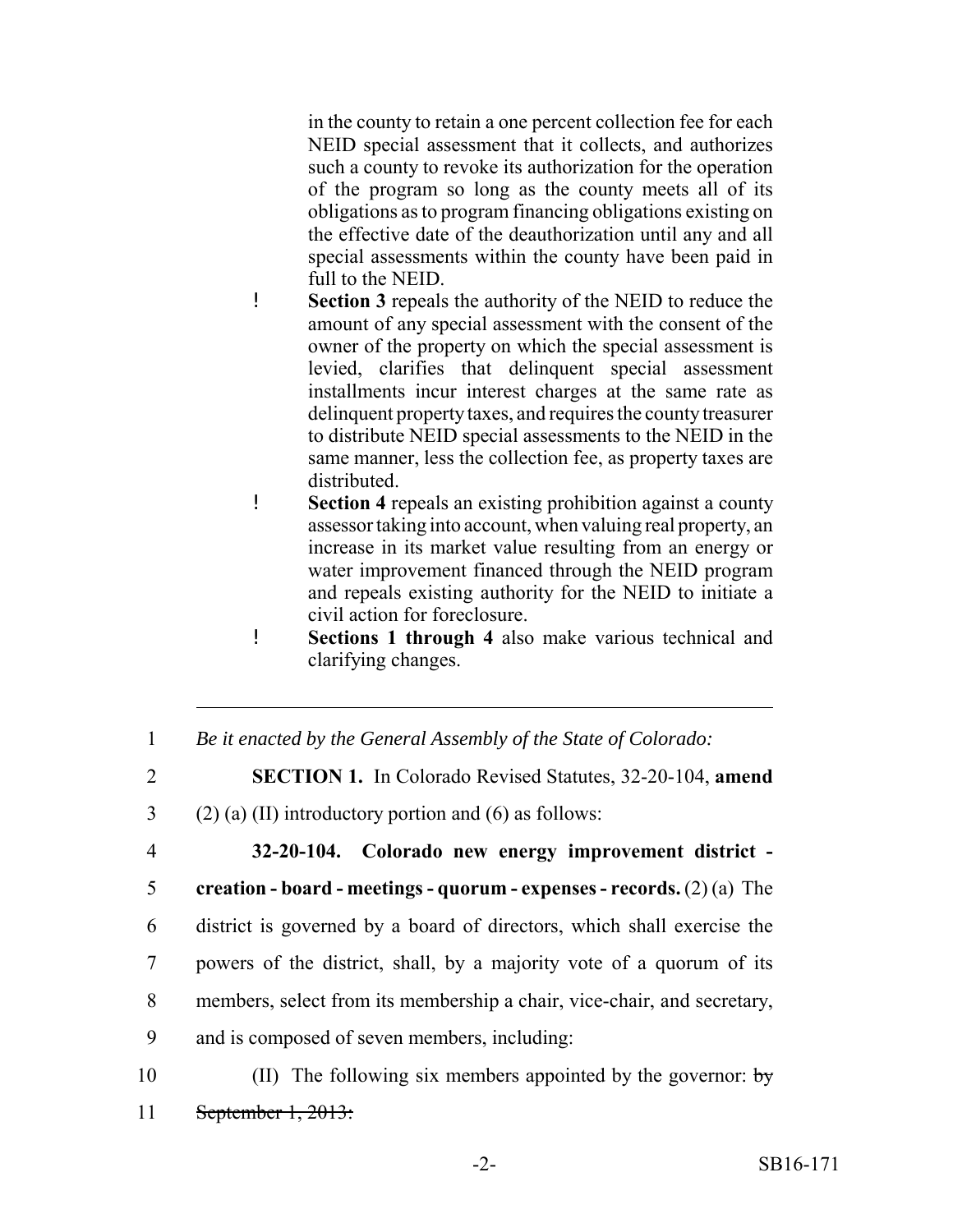(6) The district shall be considered IS a special district included within the definition of the state or any of its political subdivisions FOR PURPOSES OF AND AS set forth in section 2 (14.6) of article XXVIII of the 4 state constitution and shall IS, accordingly, be subject to the sole source contracting provisions of sections 15 to 17 of said article XXVIII.

**SECTION 2.** In Colorado Revised Statutes, 32-20-105, **amend**

(3) introductory portion and (3) (i) as follows:

 **32-20-105. District - purpose - general powers and duties - new energy improvement program.** (3) The district shall establish, develop, finance, and administer a new energy improvement program. However, the district may conduct the program within any given county only if the board of county commissioners of the county has adopted a resolution authorizing the district to conduct the program within the 14 county. IF A COUNTY ADOPTS A RESOLUTION AUTHORIZING THE DISTRICT TO CONDUCT THE PROGRAM WITHIN THE COUNTY, THE COUNTY TREASURER SHALL RETAIN A COLLECTION FEE AS SPECIFIED IN SECTION 17 30-1-102 (1) (c), C.R.S., FOR EACH SPECIAL ASSESSMENT THAT IT COLLECTS AS PART OF THE PROGRAM. THE BOARD OF COUNTY COMMISSIONERS OF ANY COUNTY THAT HAS ADOPTED A RESOLUTION AUTHORIZING THE DISTRICT TO CONDUCT THE PROGRAM WITHIN THE COUNTY MAY SUBSEQUENTLY ADOPT A RESOLUTION DEAUTHORIZING THE DISTRICT FROM CONDUCTING THE PROGRAM WITHIN THE COUNTY. HOWEVER, IF THE COUNTY ADOPTS A DEAUTHORIZING RESOLUTION, THE COUNTY SHALL CONTINUE TO MEET ALL OF ITS OBLIGATIONS UNDER THIS ARTICLE AS TO PROGRAM FINANCING OBLIGATIONS EXISTING ON THE EFFECTIVE DATE OF THE DEAUTHORIZATION UNTIL ANY AND ALL SPECIAL ASSESSMENTS WITHIN THE COUNTY HAVE BEEN PAID IN FULL AND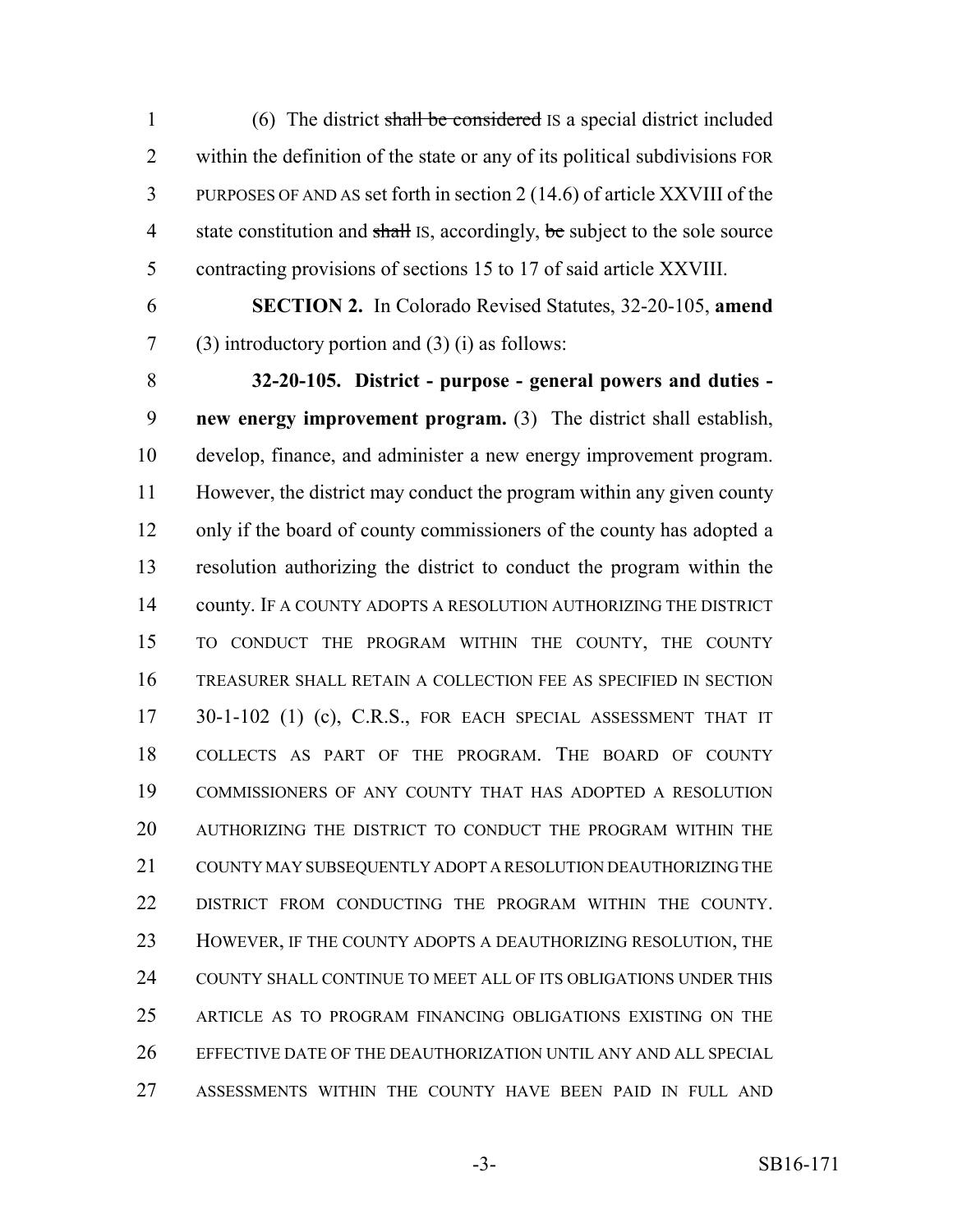REMITTED TO THE DISTRICT. The district shall design the program to allow an owner of eligible real property to apply to join the district, receive reimbursement or a direct payment from the district, and consent to the levying of a special assessment on the eligible real property specially benefited by a new energy improvement for which the district makes reimbursement or a direct payment. The district shall establish an application process for the program that allows an owner of eligible real property to become a qualified applicant by submitting an application to the district and that may include one or more deadlines for the filing of an application. The application process must require the applicant to submit with the application a commitment of title insurance issued by a duly licensed Colorado title insurance company within thirty days before the date the application is submitted. The district may charge program application fees. In order to administer the program, the district, acting directly or through a program administrator or other agents, employees, or professionals as the district may appoint, hire, retain, or contract with, may aggregate qualified applicants into one or more bond issues and shall:

 (i) In connection with the financing of new energy improvements either by third parties pursuant to paragraph (h) of this subsection (3) or district bonds and in consultation with representatives from the banking 22 industry, counties, municipalities, INDUSTRY and property owners, develop the processes to ensure that mortgage holder consent is obtained in all cases for all eligible real property participating in the program to subordinate the priority of such mortgages to the priority of the lien established in section 32-20-107.

**SECTION 3.** In Colorado Revised Statutes, 32-20-106, **amend**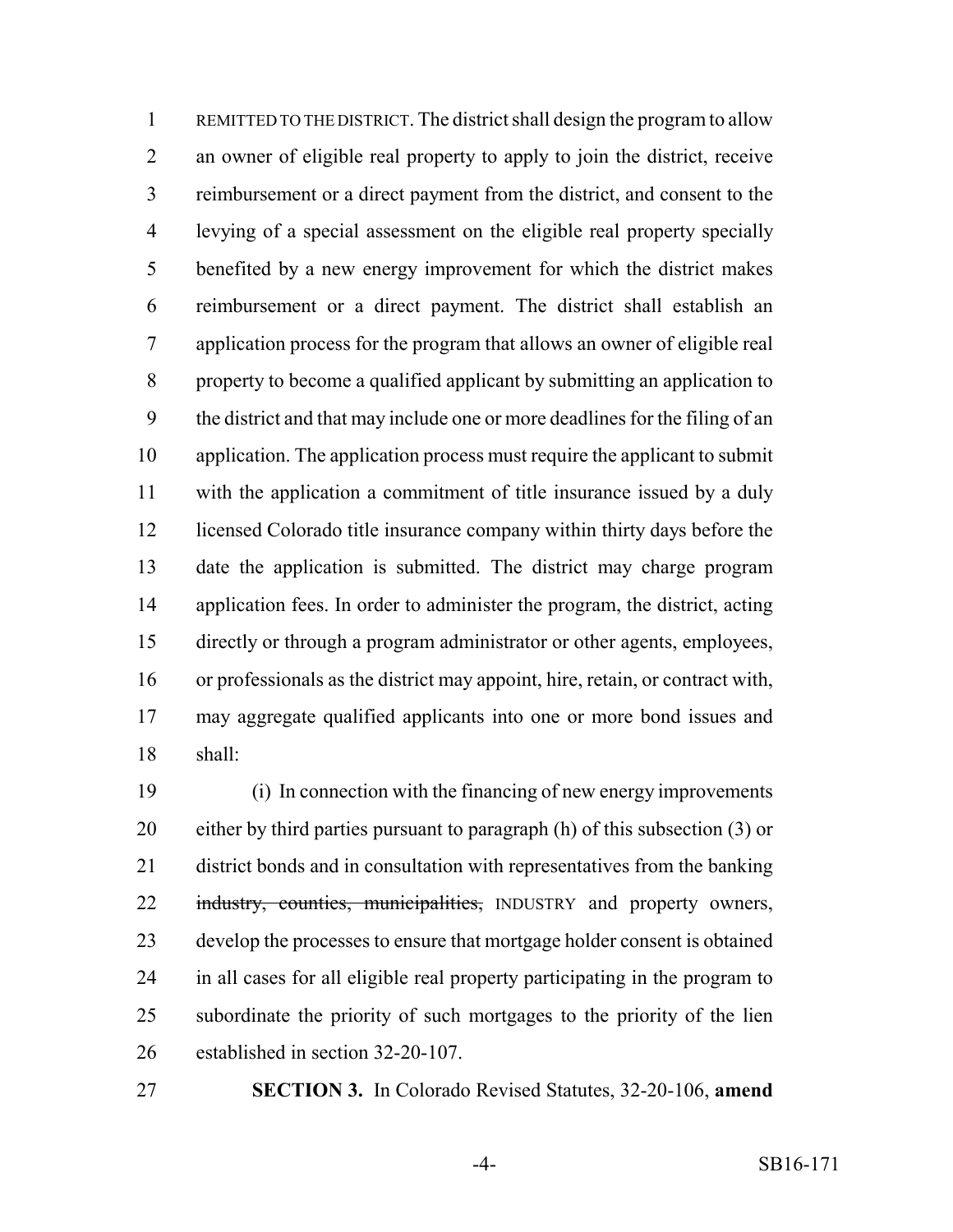(3) (a) introductory portion, (4), (5), (7), and (8); and **repeal** (6) as follows:

 **32-20-106. Special assessments - determination of special benefits - notice and hearing requirements - certification of assessment roll - manner of collection.** (3) (a) The district may levy a special assessment against eligible real property specially benefited by a new energy improvement based on the cost to the district of the new energy improvement. The district shall initiate the levy of any SPECIAL assessment by the adoption of a resolution of the board that sets the SPECIAL assessment, approves the preparation of a preliminary SPECIAL assessment roll, and sets a date for a public hearing regarding the SPECIAL assessment roll. The district shall prepare a preliminary SPECIAL assessment roll listing all special assessments to be levied. The district may post notice of the hearing on the SPECIAL assessment on any district internet website and shall send notice that the SPECIAL assessment roll has been completed and notice of a hearing on the SPECIAL assessment roll no later than thirty days before the hearing date to:

 (4) The board shall prepare or cause to be prepared a district 19 SPECIAL assessment roll in book form showing in suitable columns FOR each unit of eligible real property assessed, the total amount of SPECIAL assessment, the amount of each installment of principal and interest if the SPECIAL assessment is payable in installments, and the date when each 23 installment will become due. The assessment roll shall have suitable 24 columns for use in case of payment of the whole amount or of any 25 installment or penalty. The board shall deliver the SPECIAL assessment roll, duly certified, under the corporate seal, for collection to the treasurer of each county in which the district has assessed eligible real property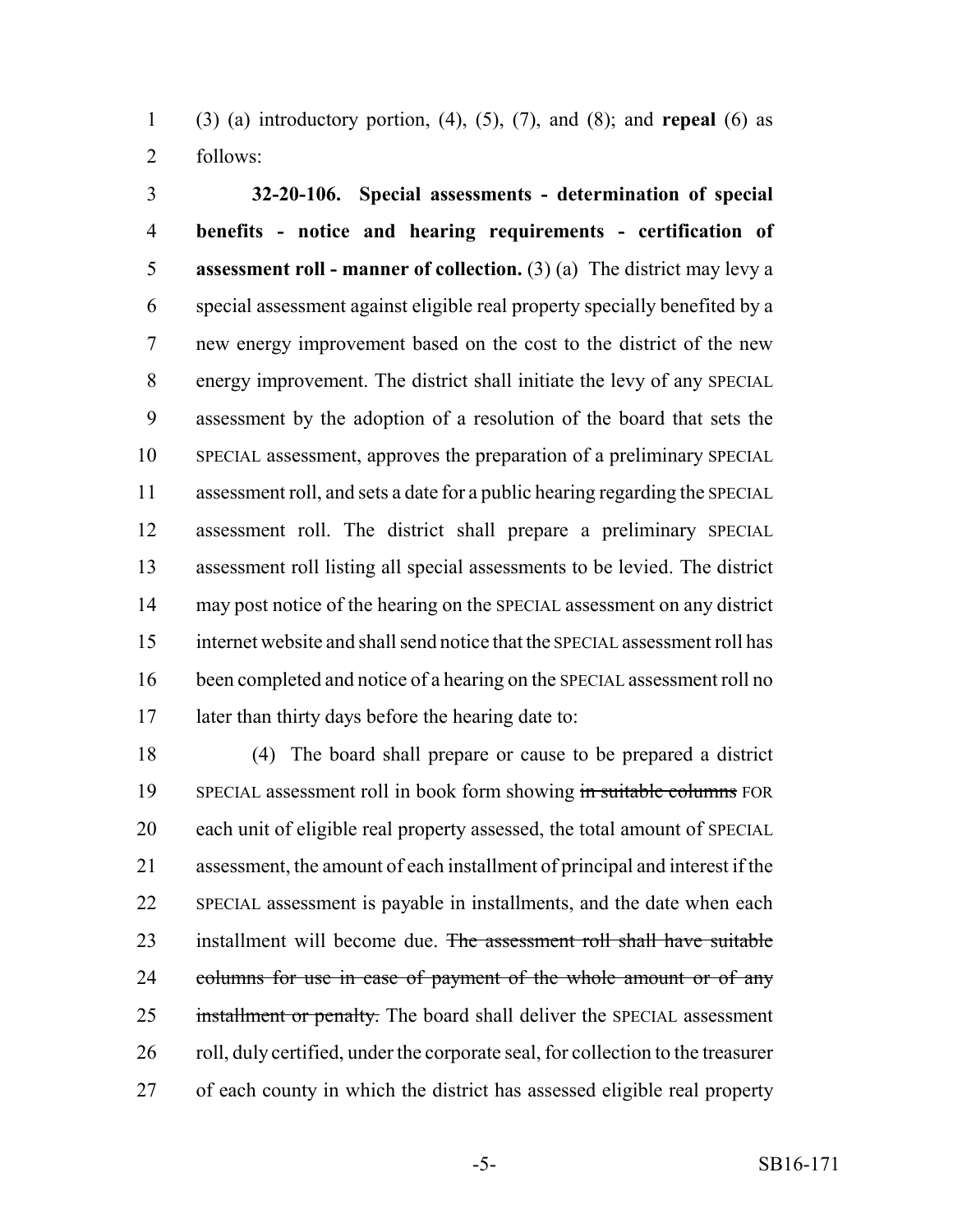1 After delivery of the assessment roll, the district may reduce the amount 2 of any special assessment with the consent of the owner of the eligible 3 real property on which the special assessment is levied NO LATER THAN 4 DECEMBER 1 OF EACH YEAR.

5 (5) All special assessments shall be due AT THE SAME TIME AS and 6 payable within thirty days after the effective date of the assessing 7 resolution without demand, but all such assessments may be paid, at the 8 election of the owner, in installments with interest as provided in 9 subsection (6) of this section; except that the board may provide that 10 special assessments be due and payable at such alternate time as set forth 11 in the assessing resolution. Failure of a district member to pay the whole 12 special assessment within said period of thirty days shall be conclusively 13 considered and held to be an election on the part of the district member 14 to pay in installments IN THE SAME MANNER AS PROPERTY TAXES, AS 15 SPECIFIED IN SECTION 39-10-104.5, C.R.S.

16 (6) In case of an election to pay in installments, the special 17 assessments shall be payable in two or more installments of principal, 18 which shall be payable as prescribed by the board over a period of not 19 more than twenty years, with interest in all cases on the unpaid principal. 20 The number and amounts of payment of installments, the period of 21 payment, and the rate and times of payment of interest shall be 22 determined by the board and set forth in the assessing resolution. The 23 times of payment of installments shall be the same as the times of 24 payment for installments of property taxes as specified in section 25 39-10-104.5 (2), C.R.S.; except that special assessments may be payable 26 at such alternate times as provided by the board in the assessing 27 resolution.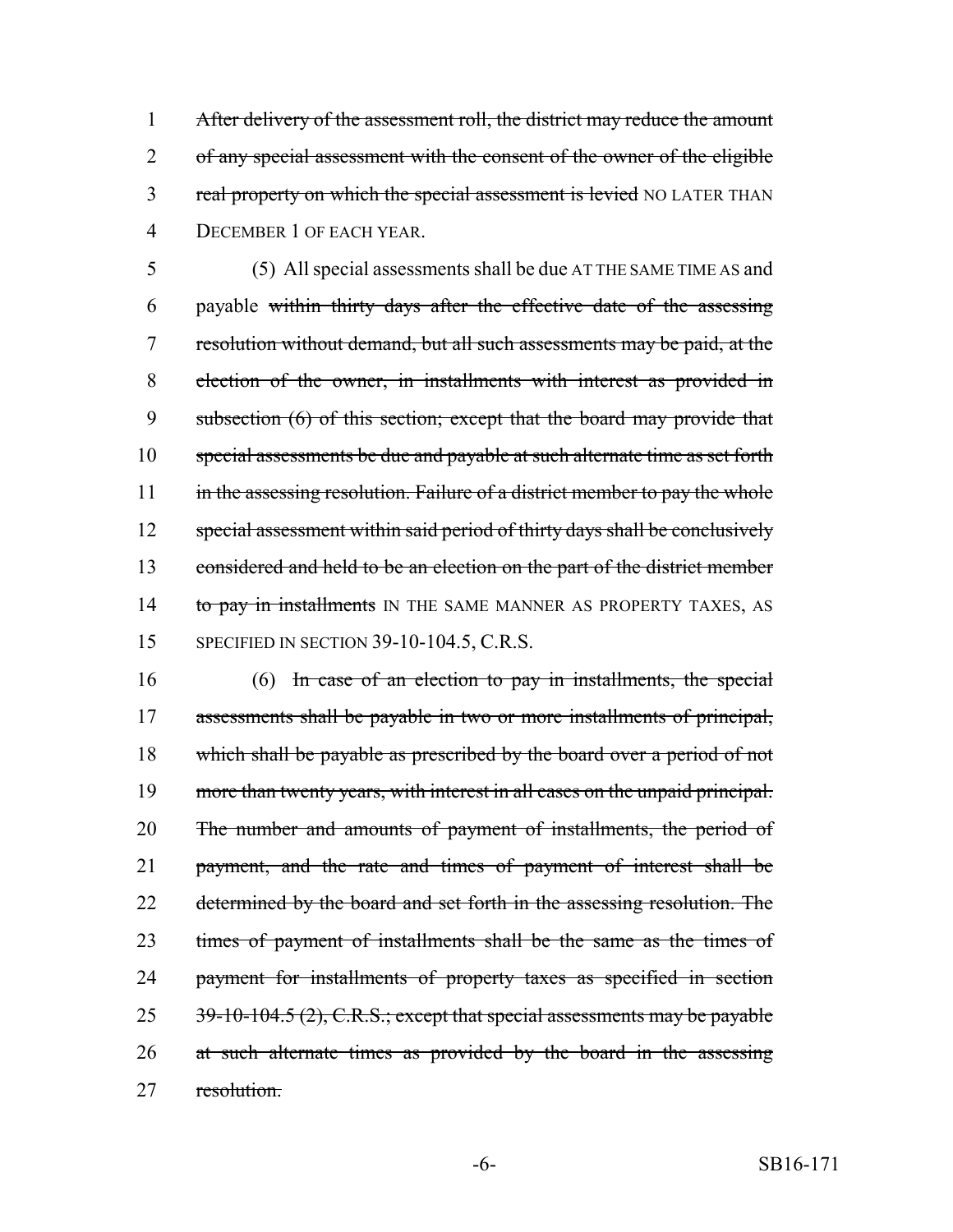1 (7) Failure to pay any installment on special assessments, whether 2 of principal or interest, when due shall give GIVES the district the right to 3 declare the delinquent installments due and collectible immediately 4 DELINQUENT, and upon such a declaration the whole amount of the unpaid 5 principal and accrued interest shall thereafter draw interest at the SAME 6 rate established pursuant to section  $5-12-106$  (2) and (3), C.R.S., until the 7 day of sale AS DELINQUENT PROPERTY TAXES AS SPECIFIED IN SECTION 8 39-10-104.5 (3) (c), C.R.S. THE COUNTY TREASURER SHALL INCLUDE THE 9 DELINQUENT INSTALLMENT AMOUNT AS PART OF THE TAX LIEN SALE. At 10 any time prior to the day of THE TAX LIEN sale, the district member may 11 pay the amount of all unpaid THE DELINQUENT installments, with interest 12 at the penalty rate set by the assessing resolution, and all costs of 13 collection accrued and shall thereupon be restored to the right thereafter 14 to pay in installments in the same manner as if default had not been 15 suffered. A district member not in default as to any installment or 16 payment may, at any time, pay the whole of the unpaid principal with the 17 interest accruing to the maturity of the next installment of interest or 18 **principal OCCURRED.** 

19 (8) (a) Payment of special assessments may be made to a county 20 treasurer at any time within thirty days after the effective date of the 21 assessing resolution AFTER THE COUNTY ASSESSOR HAS CERTIFIED THE 22 TAX ROLL AND THE COUNTY TREASURER IS PREPARED TO ACCEPT 23 PAYMENTS FOR THAT PROPERTY TAX YEAR, and the county treasurer shall 24 promptly forward all special assessment payments received to the district. 25 At the expiration of the thirty-day period, each county treasurer of a 26 county that includes eligible real property in the district shall return the 27 district assessment roll for the county to the board, therein showing all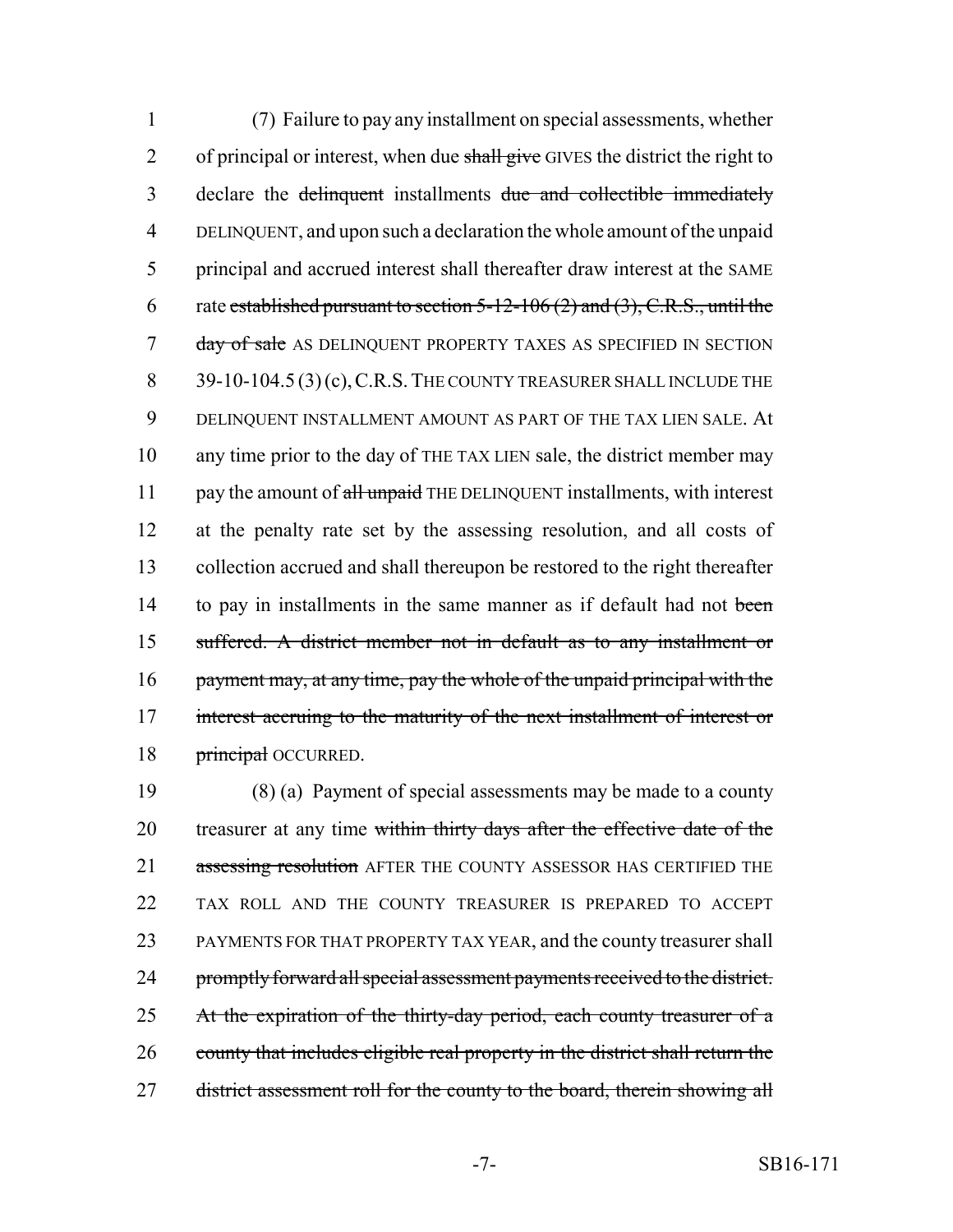1 payments made thereon, with the date of each payment. The roll shall be 2 certified by the board under the seal of the board and by the board delivered to each county treasurer, with the treasurer's warrant for its collection. The county treasurer shall receipt the roll, and all such rolls 5 shall be numbered or identified by county for convenient reference REMIT ALL SPECIAL ASSESSMENTS COLLECTED, LESS THE COLLECTION FEE REQUIRED BY SECTION 32-20-105 (3), TO THE DISTRICT IN THE SAME MANNER AS TAXES ARE DISTRIBUTED IN ACCORDANCE WITH SECTION 39-10-107, C.R.S.

 (b) The EACH owner of any divided or undivided interest in 11 eligible real property assessed may pay the owner's share of IS JOINTLY AND SEVERALLY LIABLE FOR THE FULL AMOUNT OF any SPECIAL 13 assessment. upon producing evidence of the extent of the owner's interest 14 satisfactory to the treasurer having the roll in charge; except that the A SPECIAL assessment lien shall remain REMAINS on the entire property assessed until the entire SPECIAL assessment is paid, except as otherwise provided pursuant to section 32-20-107.

 **SECTION 4.** In Colorado Revised Statutes, 32-20-107, **amend** 19 (1) (a) (I), (1) (a) (II) introductory portion, (1) (a) (II) (A), (1) (b), (2), (3), (4) (a), (4) (b), (4) (c), and (4) (d); **add** (4) (g); and **repeal** (4) (e) as follows:

 **32-20-107. Special assessment constitutes lien - filing - sale of property for nonpayment.** (1) (a) A special assessment, together with all interest thereon and penalties for default in payment thereof, and associated collection costs constitutes, from the date of the recording of 26 the assessing resolution and assessment roll pursuant to subsection (2) of this section, a perpetual lien in the amount assessed against the assessed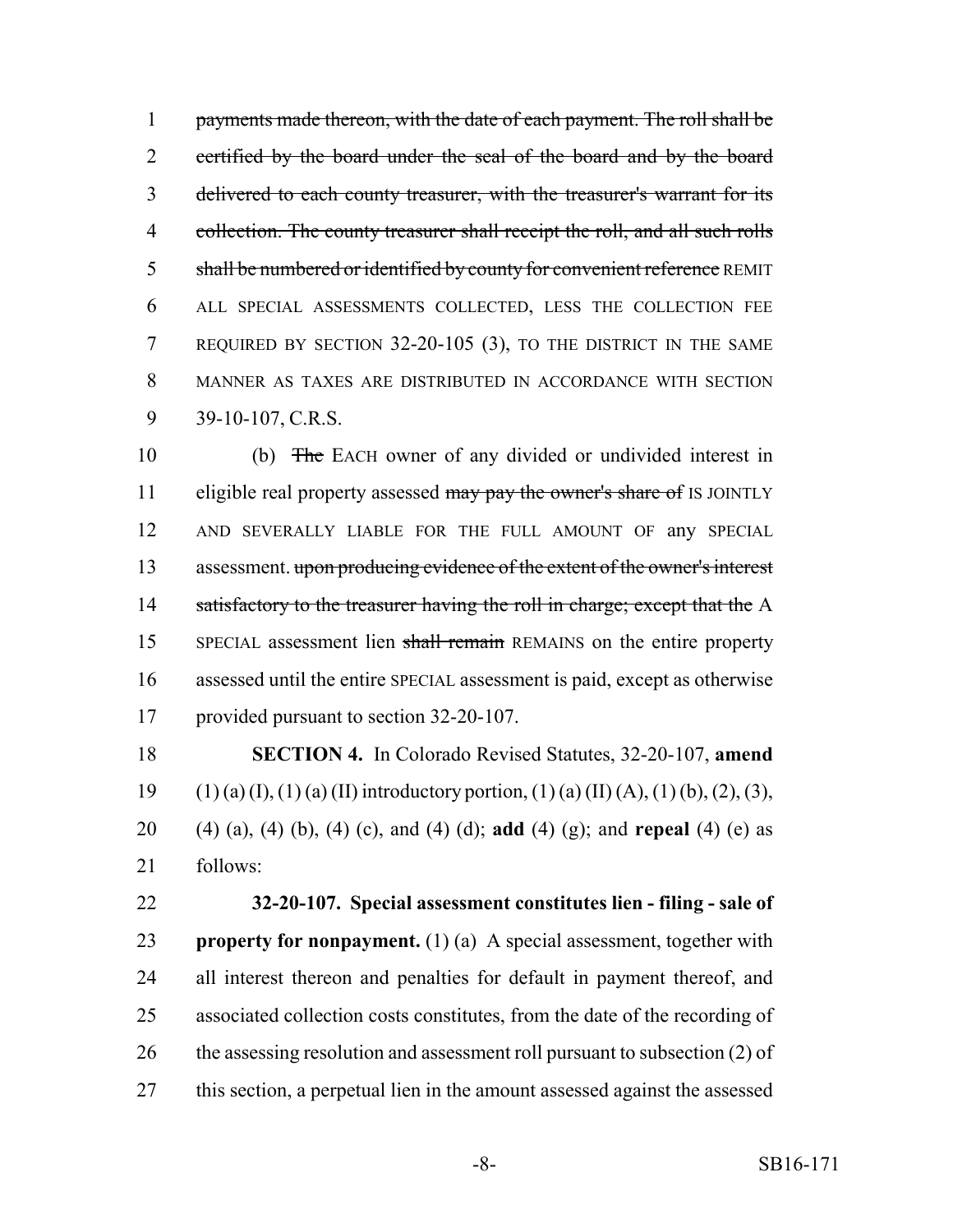eligible real property and has priority over all other liens; except that:

 (I) General PROPERTY tax liens have priority over district special assessment liens;

 (II) A district special assessment lien has priority over preexisting liens only if each lienholder consents as specified in section 32-20-105 (3) (i) and each consent and the assessment lien SPECIAL ASSESSMENT LIEN AND SPECIAL ASSESSMENT ROLL are recorded in the real estate records of the county where the property is located. Before the recording of the assessment lien SPECIAL ASSESSMENT LIEN AND SPECIAL ASSESSMENT ROLL, the applicant must submit to the district:

 (A) Written consent to the SPECIAL assessment by all individuals or entities shown on a commitment of title insurance as holders of mortgages or deeds of trust encumbering the applicant's property; and

 (b) Neither the sale of eligible real property OR TAX LIENS in the district to enforce the payment of general ad valorem taxes nor the issuance of a treasurer's deed in connection with the sale extinguishes the lien of a special assessment. If assessed eligible real property is subdivided, the board may apportion the SPECIAL assessment lien in the manner provided in the assessing resolution.

 (2) The district shall transmit to a county clerk and recorder of a county that includes eligible real property included in the district copies of the district's assessing resolution after its final adoption by the board and the assessment roll for recording on the land records of each unit of eligible real property assessed within the county as provided in article 30, 35, or 36 of title 38, C.R.S. The assessing resolution and assessment roll shall be indexed in the grantor index under the name of the district member and in the grantee index under the Colorado new energy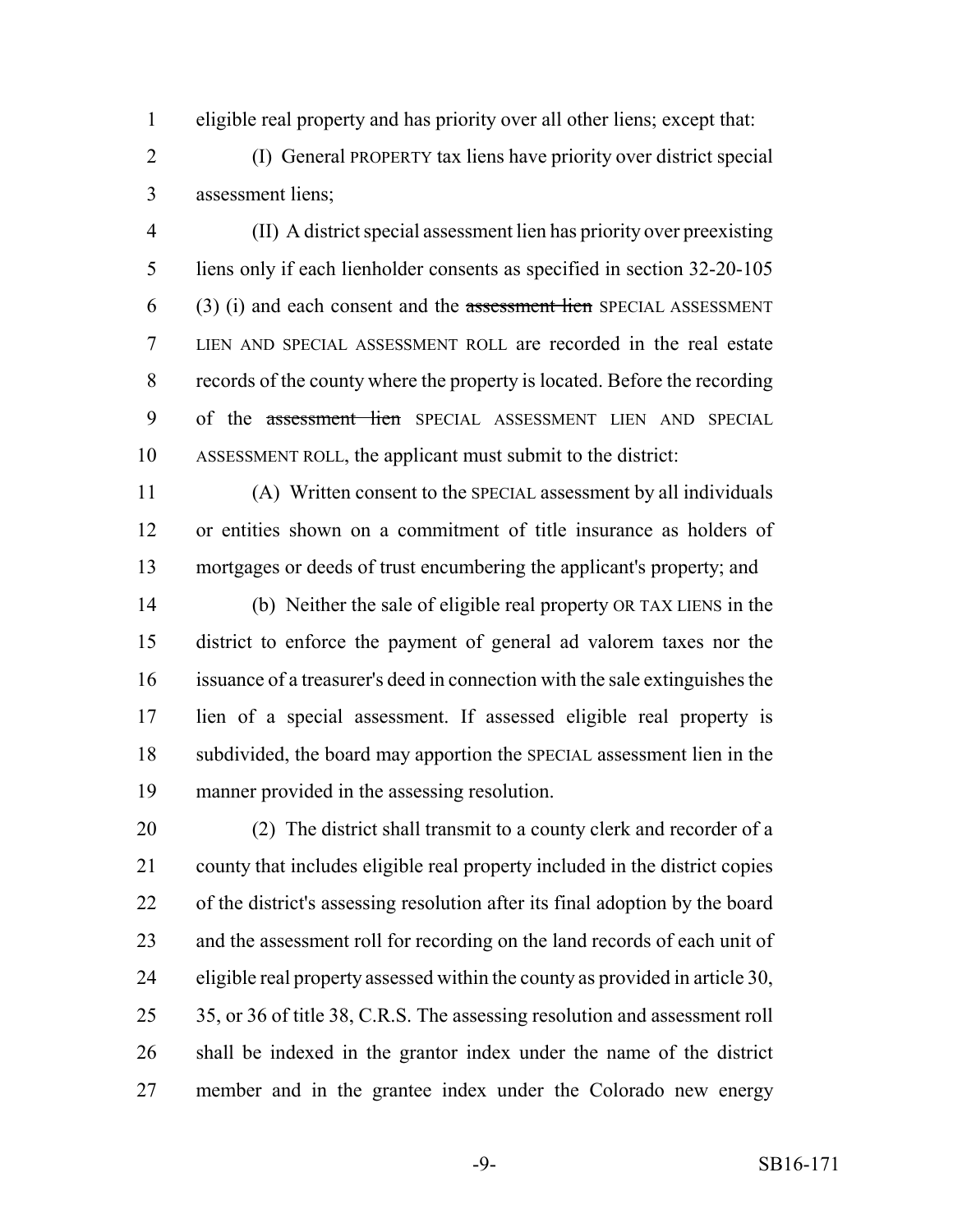improvement district. In addition, the county clerk and recorder shall file copies of the assessing resolution, after its final adoption by the board, and the assessment roll with the county assessor and the county treasurer. The county assessor is authorized to create separate schedules for each unit of eligible real property assessed within the county pursuant to the resolution. In assessing the value of eligible real property, the county assessor shall not take into account any increase in the market value of the eligible real property resulting from the completion of a new energy improvement.

 (3) No delays, mistakes, errors, or irregularities in any act or proceeding authorized or required by this article shall prejudice or invalidate any final SPECIAL assessment, and such mistakes, errors, or irregularities may be remedied by subsequent filings, amending acts, or 14 proceedings. A remedied SPECIAL assessment shall take TAKES effect as of the date of the original filing, act, or proceeding. If a court of competent jurisdiction sets aside any final assessment or if, for any other reason, the board determines it to be necessary to alter any final SPECIAL assessment, the board, upon notice as required in the making of an original SPECIAL assessment, may make a new SPECIAL assessment in accordance with the provisions of this article.

 (4) (a) In case of default in the payment of any installment of principal or interest when due, the county treasurer shall advertise and sell the assessed eligible real property tax lien defaulted upon for the payment of the whole of the unpaid installment of principal and interest. Advertisements and sales shall be made at the same times, in the same manner, under all the same conditions and penalties, and with the same 27 effect as provided by general law for sales of real estate PROPERTY tax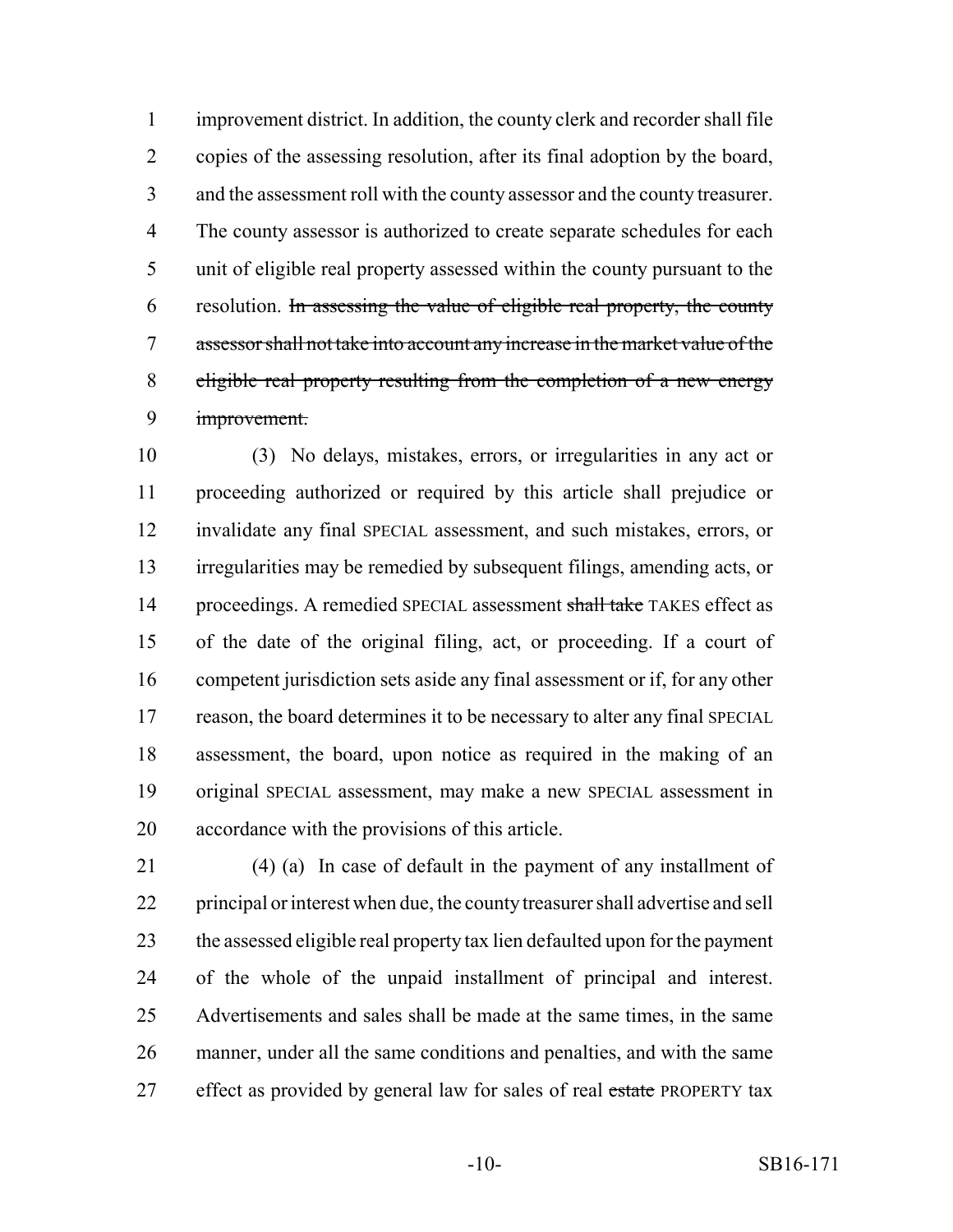liens in default of payment of the general property tax.

 (b) At any TAX LIEN sale by a county treasurer of any eligible real 3 property, for the purpose of paying a special assessment, the board may 4 purchase the property for the district without paying for the property in 5 cash PARTICIPATE IN THE TAX LIEN SALE AUCTION BY BIDDING ON THE LIEN 6 FOR THE DISTRICT and shall receive certificates of purchase for the 7 property LIEN in the name of the district IF IT IS THE SUCCESSFUL BIDDER. The certificates shall be received and credited at their face value, with all interest and penalties accrued, on account of the assessment installment in pursuance of which the sale was made. The board may thereafter sell the certificates at their face value, with all interest and penalties accrued, and assign the certificates to the purchaser in the name of the district. The board shall credit the proceeds of the sale to the fund created by resolution for the payment of the SPECIAL assessments, respectively; except that, if the new energy improvements were financed under section 16 32-20-105 (3) (h), the board shall credit the proceeds of the TAX LIEN sale to the private third party that financed the new energy improvements. If the district has repaid all special assessment bonds in full, the board may sell the certificates for the best price obtainable at public sale, at auction, or by sealed bids in the same manner and under the same conditions as provided in paragraph (d) of this subsection (4). Such assignments are without recourse, and the sale and assignments operate as a lien in favor of the purchaser and assignee as is provided by law in the case of sale of 24 real estate in default of payment of the general property tax TAXES.

 (c) The board, as a purchaser OF TAX LIENS, has the right to apply 26 for tax deeds on certificates of purchase at any time after three years from 27 the date of issuance of the certificates IN ACCORDANCE WITH ARTICLE 11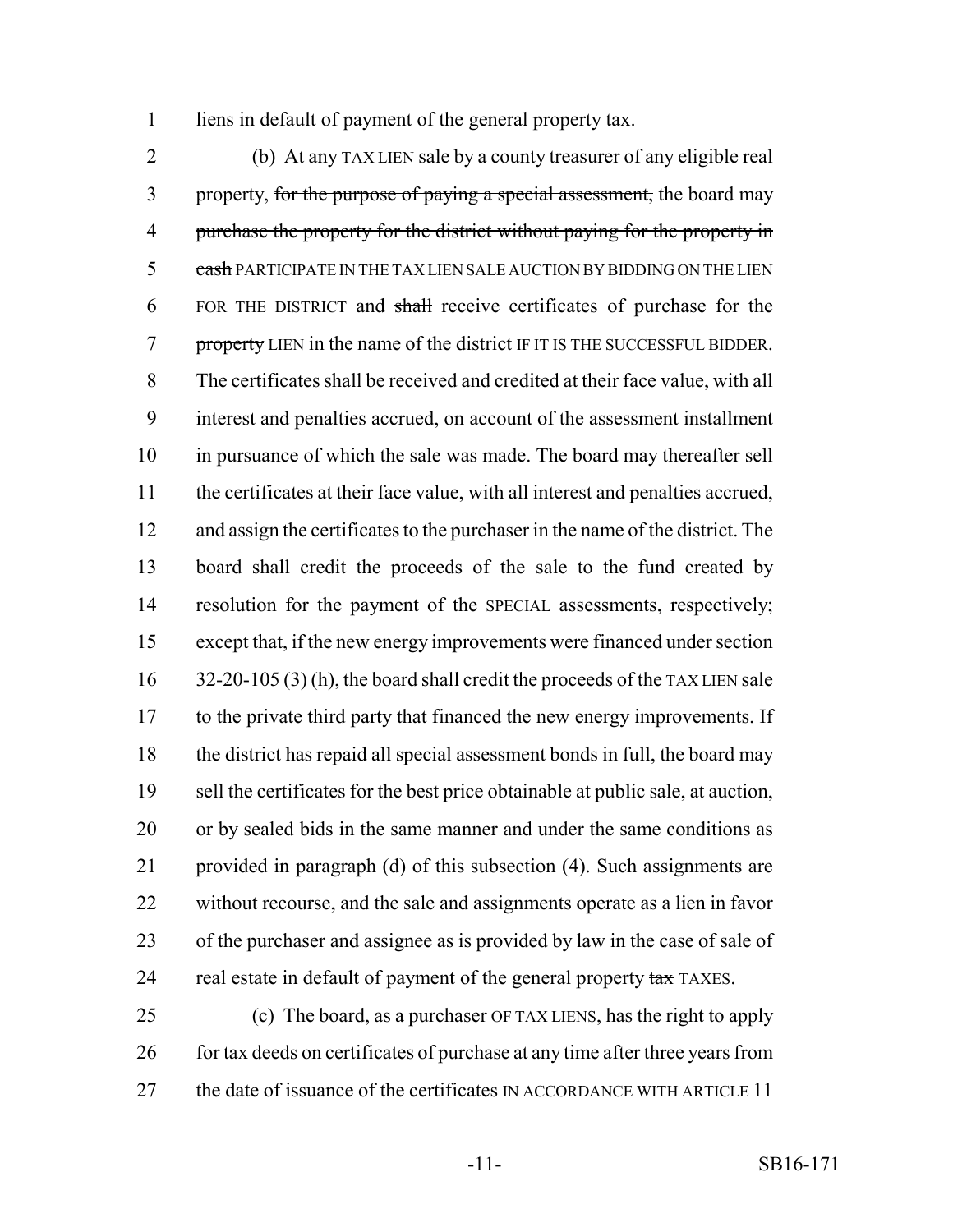OF TITLE 39, C.R.S., and the deeds shall be issued as provided by law for 2 issuance of tax deeds for the nonpayment of the general property  $\frac{1}{2}$ TAXES OR SPECIAL ASSESSMENTS.

 (d) Cumulatively with all other remedies, the district, as the owner 5 of property by virtue of a tax deed, or of property otherwise acquired, in satisfaction or discharge of the liens represented by certificates of sale, may sell the property for the best price obtainable at public sale, at auction, or by sealed bids. A sale shall be held after public notice by the board to all persons having or claiming any interest in the eligible real property to be sold or in the proceeds of the sale by publication of the notice three times, a week apart, in a weekly or daily newspaper of general circulation within the county in which the property is located. The notice shall describe the property and state the time, place, and manner of receiving bids; except that the time fixed for the sale shall not be less than ten days after the last publication. The board may reject any and all bids. Any interested party, at any time within ten days after the receipt of bids for the sale of property, may file with the board a written protest as to the sufficiency of the amount of any bid made or the validity of the proceedings for the sale. If the protest is denied, the protestor, within ten days thereafter, shall commence an action in a court of competent 21 jurisdiction to enjoin or restrain the board from completing the sale. If no such action is commenced, all protests or objections to the sale shall be waived, and the board shall then convey the property to the successful bidder by quitclaim deed.

 (e) In addition to all other remedies, the district, as a holder of 26 certificates of purchase, may bring a civil action for foreclosure thereof 27 in accordance with article 38 of title 38, C.R.S., joining as defendants all